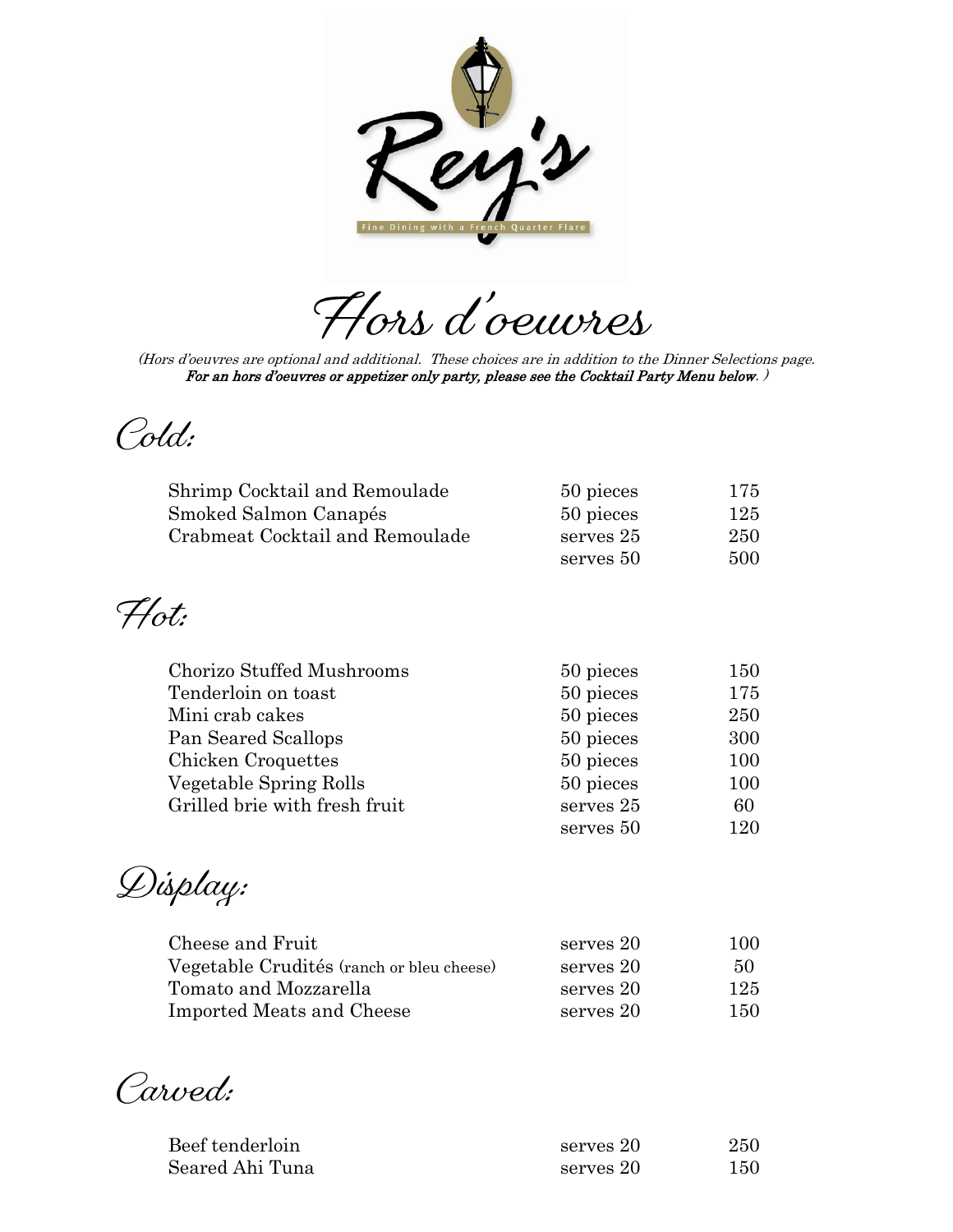Dinner Selections

*Oppetizers:* 

(Optional - price is per person, served as starter/first course before salad)

Please select two, guests will choose one

| Shrimp Cocktail                 | 14        |
|---------------------------------|-----------|
| Crabmeat Cocktail               | 22        |
| Beef Carpaccio                  | <b>11</b> |
| Imported Cheese and Fruit Plate | 12        |
| Chorizo Stuffed Mushrooms       |           |

Salads:

(One included in entrée price)

Please select one if more than 40 guests. Less than 40 guests will have both options and choose one

Field Greens Salad: Baby mesculin, cucumber, goat cheese  $\&$  roma tomatoes with raspberry vinaigrette or

> Caesar Salad: Traditional Caesar topped with parmesan-reggiano

Entrées:

(Entrée prices include: one salad, two accompaniments, one dessert)

### Please select up to four, guests will choose one.

| 8 oz. Filet Mignon  | 69 | Bourbon St. Pork Chops       | 56 |
|---------------------|----|------------------------------|----|
| 10 oz. Filet Mignon | 75 | Grouper Lafayette            | 67 |
| 16 oz Ribeye        | 76 | French Quarter Chicken       | 53 |
| 16 oz. NY Strip     | 76 | Pasta Primavera              | 53 |
| Rack of Lamb        | 67 | Vegetable Platter            | 53 |
| Scottish Salmon     | 56 | Surf & Turf                  | 99 |
|                     |    | <b>Broiled Lobster Tails</b> | 99 |

# *C*ccompaniments:

(Two included in entrée price. Guests will receive both. Additional sides are \$6.00 per person)

#### Please select two, guests will receive both.

Garlic Mashed Potatoes Creamed Spinach Au Gratin Potatoes Sautéed Spinach Mashed Sweet Potatoes Steamed Asparagus Creamed Corn Vegetable Medley Sautéed Mushrooms National Steamed Broccoli

Lyonnaise Potatoes Green Beans with Almonds

Desserts:

(One included in entrée price)

#### Please select two, guests will choose one

Bread Pudding with Whiskey Sauce Crème Brulee Chocolate Raspberry Truffle Cake NY Style Cheesecake Bananas Foster or Cherries Jubilee (add \$10.00 per person if chosen by guest)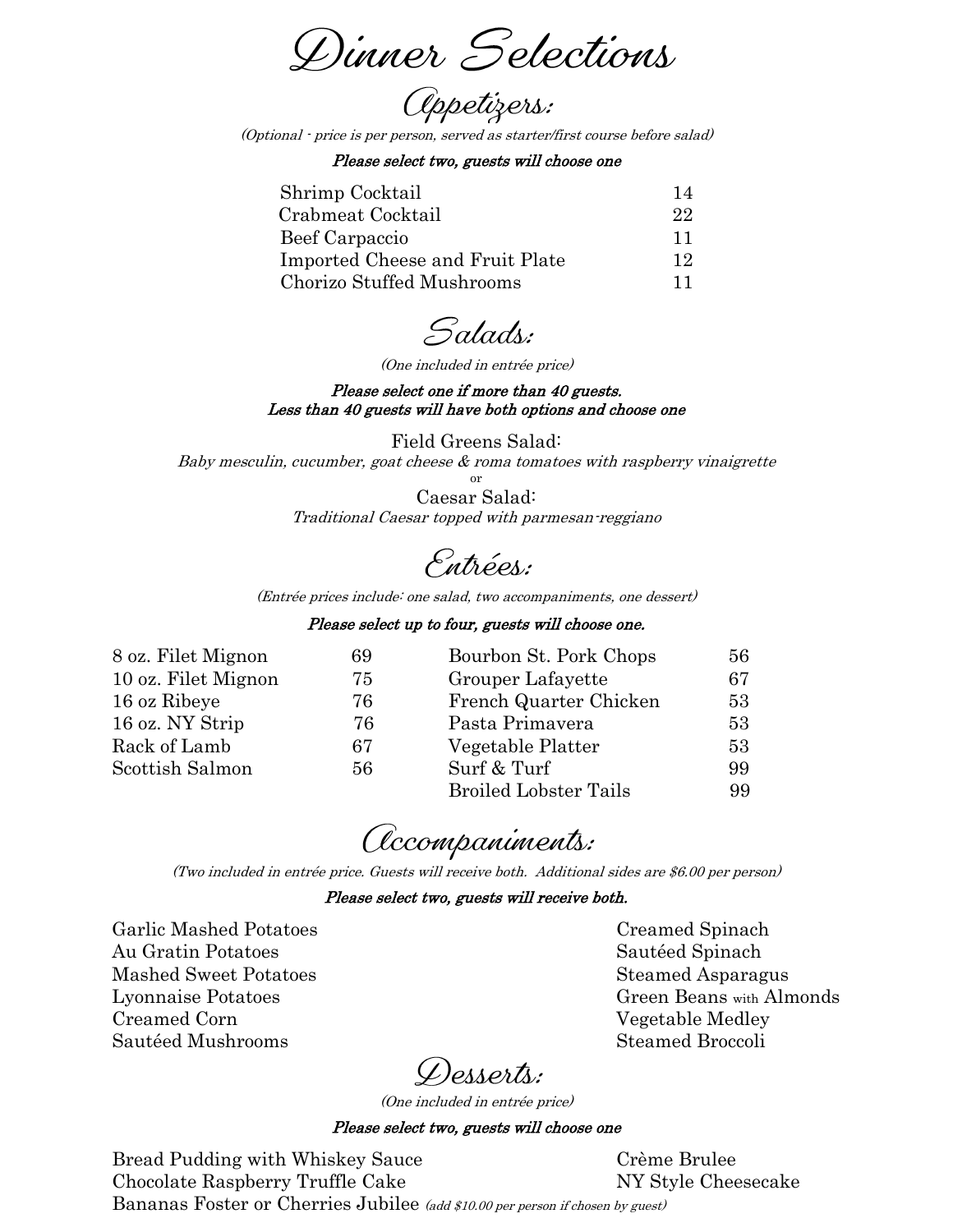Lunch Selections

(Optional - price is per person, served as starter/first course before salad)

Please select two, guests will choose one

| Shrimp Cocktail                 |     |
|---------------------------------|-----|
| Crabmeat Cocktail               | 22. |
| Beef Carpaccio                  |     |
| Imported Cheese and Fruit Plate | 12. |
| Chorizo Stuffed Mushrooms       |     |

Salads:

(One included in entrée price)

Please select one if more than 40 guests. Less than 40 guests will have both options and choose one

Field Greens Salad: Baby mesculin, cucumber, goat cheese  $\&$  roma tomatoes with raspberry vinaigrette

> or Caesar Salad: Traditional Caesar topped with parmesan-reggiano

Entrées:

(Entrée prices include: one salad and one accompaniment)

#### Please select up to four, guests will choose one.

| 8 oz. Filet Mignon  | 46 | Bourbon St. Pork Chops       | 33  |
|---------------------|----|------------------------------|-----|
| 10 oz. Filet Mignon | 52 | Grouper Lafayette            | 44  |
| 16 oz Ribeye        | 53 | French Quarter Chicken       | 30  |
| 16 oz. NY Strip     | 53 | Pasta Primavera              | 29  |
| Rack of Lamb        | 43 | Vegetable Platter            | 29  |
| Scottish Salmon     | 33 | Surf & Turf                  | 79. |
|                     |    | <b>Broiled Lobster Tails</b> | 79  |

*C*ccompaniments:

(One included in entrée price. Additional sides are \$6.00 per person)

#### Please select one

Garlic Mashed Potatoes Creamed Spinach Au Gratin Potatoes Sautéed Spinach Mashed Sweet Potatoes Steamed Asparagus Creamed Corn Vegetable Medley Sautéed Mushrooms Steamed Broccoli

Lyonnaise Potatoes Green Beans with Almonds

Desserts:

(Not included in entrée price add \$10.00 per person)

#### Please select two, guests will choose one

Bread Pudding with Whiskey Sauce Crème Brulee Chocolate Raspberry Truffle Cake NY Style Cheesecake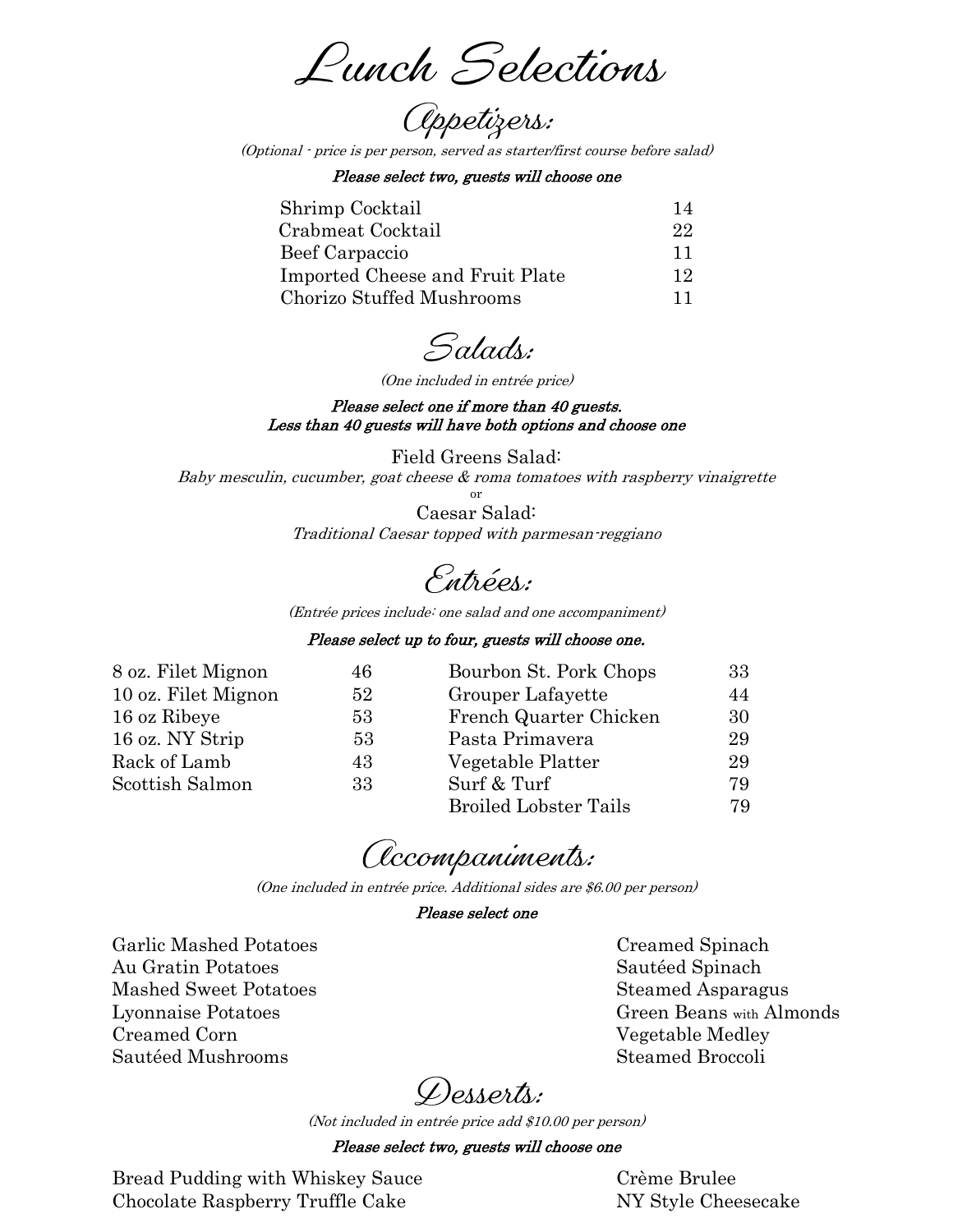

|                             | Contact / Host: Telephone #:    |
|-----------------------------|---------------------------------|
|                             |                                 |
|                             |                                 |
| Deposit Requested: \$250.00 |                                 |
|                             | Email Address: North March 1988 |
| City:                       | State: Zip Code:                |

## Terms and Conditions

Menu Title: Rey's welcomes / celebrates / congratulates

Meeting and Private Dining Arrangements: Please advise your Private Events Director of any special requirements you may have prior to the function. The Private Dining Rooms are only available for use between the hours indicated on the agreement. The rooms are assigned according to the expected number of guests. \* We reserve the right to reassign the rooms according to the number of attendees and restaurant needs.\* Menu selections are due at least one week prior to the event and one month prior in December. All charges are subject to a 20% service charge (gratuity) and North Carolina state sales tax. Alcoholic beverages may not be brought into the restaurant from outside sources. Rey's Restaurant (La Lousiane, LLC) is not responsible for loss or damage to any property brought into or left in the restaurant. Tax Exempt organizations must provide a certificate of exemption prior to the event.

Guarantees: A guaranteed final guest count is requested three business days prior to your event and <u>one week</u> prior in December. If no guarantee is received, we will consider the guarantee as the number of guests originally contracted when the reservation was made. We offer a twenty percent leniency in the fluctuation of guaranteed number of guests.  $A$ fifty dollar per person surcharge will be added for missing guests after the twenty percent *leniency*. Every guest is required to order a meal. No sharing. In the case of separate checks (approved only in advance) the host providing the deposit will be responsible for all noted in "Guarantees".

Payment Policy: All functions held in private rooms require a credit card deposit to reserve the space, which will be due upon making the reservation. Final payment is due upon completion and execution of the function. Prices are subject to change and will be confirmed thirty days prior to your function. \*One or more rooms may require a minimum purchase.

To confirm your reservation, please sign and return this completed form with deposit information.

A signature below indicates that you have read and agree to the terms as outlined above.

| Sigmaer                |            |      |
|------------------------|------------|------|
| Print Name:            |            |      |
| Credit Card / Deposit: | Exp. Date: | CVV: |

Please let Christina Reeves know if you will be allowing and paying for any alcohol during your event.